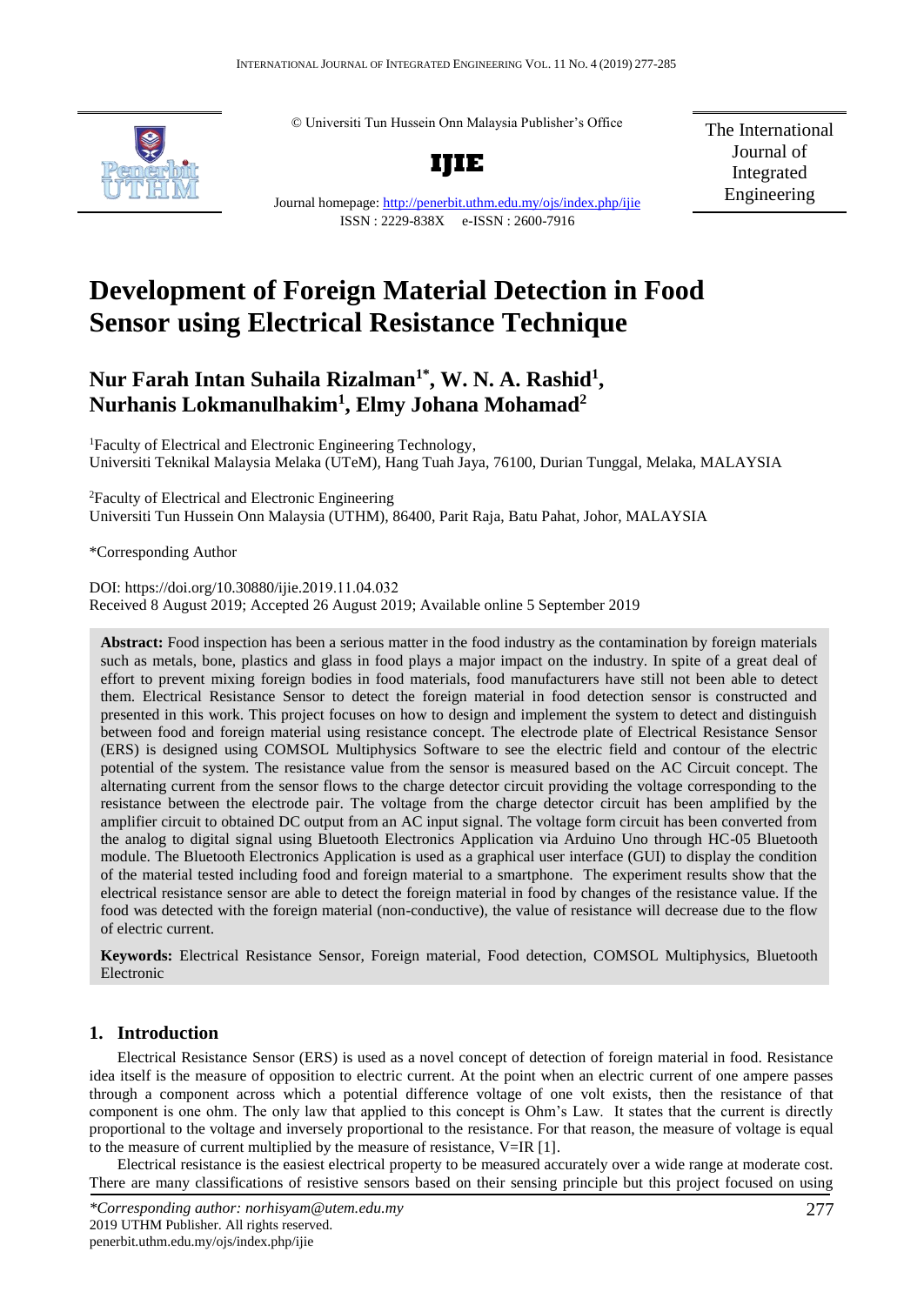photoresistive which it decreases in resistance when light strikes a photo-conductive material [2]. A few materials, like copper, is used as the electrode in this project as it has a very low resistance to the flow of electricity. Others, for example, glass or rubber have a very high resistance to the flow of electricity. This fairly clearly is the reason copper is used as electrical conductors and why we use rubber and plastic to insulate those electrodes.

The system is adopted from Electrical Resistance Tomography (ERT) concept because of its advantages of being low cost, suitable for various kinds and sizes of pipes and vessels, having no radiation hazard, and being non-intrusive [3]. ERT usually carried out with multi-electrode resistivity and measure the resistivity distribution of the subsurface materials [4]. The electrodes can be set in 8, 16 or 32 electrode groups but this project only used only two electrodes. ERT is used to determine resistivity by making a measurement of voltage around the electrode. ERT used to measure resistivity by comparing the resistivity values collected.

This project will discuss how the resistance concept is used as a detection sensor for determining foreign material in food. The whole system was designed to detect the presence of unwanted foreign materials in different types of food product which applies the tomographic imaging to it. As for food detection, there were many other techniques used to detect the presence of foreign material in food such as metal detection, optical techniques, X-ray food inspection, electrostatic techniques, microwave techniques and etc. but this will use a novel method of ERT. The food such as a food in a container for example will be detected by the sensor and from that, the final result will be displayed be to Bluetooth Electronics Application.

#### **2. Electrical Resistance Sensor Principle**

Electrical resistance is a numerical factor that used to calculate voltage as well as current. Sensing takes of changing in resistance to infer changes in others physical measurements. It is important to understand where resistance does changes due to the material or geometry changes. Specifically, electrical resistivity tomography (ERT) is the method used in order to determine resistivity by making a measurement of voltage around the periphery of a vessel. In another word, it used to measure resistivity by comparing resistivity values collected. The arrangement for ERT usually consists of electrodes array and the measured is the resistance itself (or impedance) [5]. The whole system includes sensors, measurement electronics, switching electronics, signal conditioning circuit, analogue to digital converter, communication and a host computer control as well as a data processing.

#### **2.1 Electrical Resistance Design**

As for Andrew et. al (2005), he did a development of a design of a pulse-based high speed with 1000 frames/s ERT system with real-time visualisation. This is because of it much simpler than any sinusoidal-based system and it is capable of very high frame rates. The targeted area was for the mixing phenomena and also for slurry pipe-line flow. Some of the 16-electrodes were built in one current source which multiplexed to the drive electrodes and the electrode pairs multiplexed to one detector amplifier. This design was implemented using low cost and readily available components [6].

Another new method for two-phase flow measurement has been proposed by Xiang et. al (2010) where the sensing electrodes need to be in contact with the conductive solution so that the field can be established. At the meantime, this system use ac impedance which also known as contact impedance will be useful and important to the design application where in a way it can produce the same response signal as the actual system. The electrodes must own a good conductive performance and the value of the electrode surface area influences the measured voltage as it helpful to the uniform distribution of the exciting current density [7].

Another design of a sensor can be expended range of semiconductor resistance sensor in order to improve measurement accuracy which eventually leads to good feasibility [8]. Semiconductor resistance sensor is commonly used in the industry because of speed small volume, high sensitivity, light weight and easy integration as well as improves measurement accuracy.

ERT has been created for a considerable length of time as one of the fundamentals procedure of tomography which took places especially in the industry. Before, the previous ERT system which happened the metal electrodes are in contact with the liquid directly and lead to electrode corrosion and limitation of applications of ERT in the industry itself. In order to overcome the situation, a new method has been proposed by B. Wang (2013) where using capacitively coupled contactless conductivity detection (C4D) as a solution to that problem. An axial arrangement of C4D was introduced in 1998 and independently was made a meaningful involvement to it. Then, it was simplified to 2 electrodes pattern in order to make sure the easier technique is used to measure the resistance of a liquid between electrodes without directly contacted within the liquid where it can be avoided of chemical reactions of the electrodes. Plus, it is used because the technique can be implemented without difficulty and has high sturdiness. This model is more specified on the measurement of conductivity distribution of two-phase flow. [9]

Colin et. al (2002) did a method where of using a 4 electrode array that effect in both resistance as well as contact resistance. These will lead to additional current and voltage measurement as it used two electrodes to inject current and the other two to measure resulting voltage drop just like in Fig. 1. It works when the measurement of resistance is taken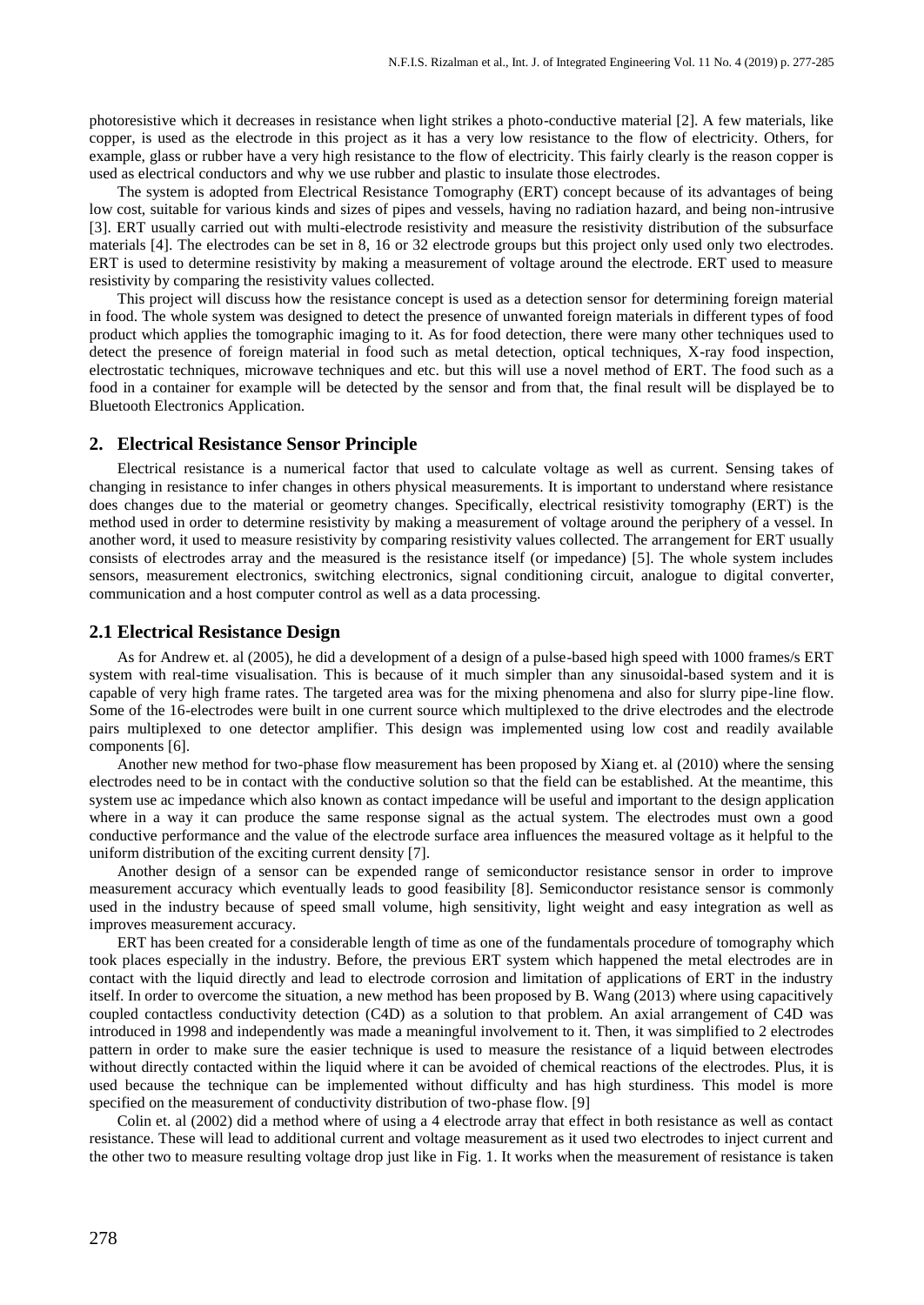during the system is moving across the ground. This method took place so that the bad measurements can be strained out and resistivity and contact resistance can be measured instantaneously [10].



**Fig. 1 - Schematic of a four-electrode resistivity measurement**

#### **2.2 Electrical Resistance Sensor**

In 2009, Gu et al. have proposed another way to develop a new resistance model, obtained from FEM (finite element method) [11]. In common, FEM is used to solve the forward problem like calculate the resistance value for a given conductivity distribution and electrodes setup and etc. Electrical resistance sensors when connecting to external discrete resistor networks can be accurately simulated using conventional circuit theories. This enhanced forward model and permits more flexible sensor configuration and better images achieved, which provides a better foundation for ERT. A few years back, ERT has been established speedily and have been used in many industrial imaging applications up to now. It usually is made up of a set of electrodes evenly mounted around the periphery of the object being imaged. J. Zhao et al (2013) also proposed the electrical field finite element mathematical model of electrical capacitance and resistance dual-modality tomography sensor in 2002 [12]. Actually, ERT and ECT have been applied to three-phase flow parameters measurement has a great potential in the industrial application as well.

Obrien et al. (2007) implemented a smart Dielectric Elastomer Actuator (DEA) with and integrated extension sensor based on resistance and measurement voltage [13]. The sensor can minimize cost, complexity, and weight compared to an external sensor. This project used DEA as actuators and used self-sensing technique instead of any other typical sensing technique where all the electrical characteristics are measured and related to the physical actuator. A self-sensor has tolerance to very high voltages, integration with the power electronics and some other requirements. The sensor circuit consists of resistors, DEA and the voltage circuit consist of a resistor ladder and level converting circuitry.

ERS is used as a novel approach to quantify stream flow continuity which means continuous through time and longitudinal connectivity meaning continuous through space across watersheds in the USA [14]. The Continuity and connectivity were quantified based on a strict interpretation of continuous flow at an individual sensor or simultaneous stream flow at multiple sensors. 44 ER sensors were installed at approximately 2 km intervals and the sensor modifications consist two polyvinyl chlorides (PVC) insulated copper wires soldered to the sensor circuit board and protruding from the encased water proof datalogger throughout eight canyons. Several semi arid watersheds that are characterized by hydrologically complex flow pattern were accomplished.

Another new invention is from Wu (2015), where it proposed a new design and crosstalk error analysis on resistive sensor array [15]. It was designed to improved crosstalk error among the elements by designed an improved isolated drive feedback circuit using one op-amp to reduce it by the adjacent column elements. The circuit used the sample resistor connected the networked resistive sensor array to the ground. In the end, the measurement error of the element being tasted has been reduced regularly and it turned out that the less row number and large column number are preferred to be a good performance.

A resistance type sensor was invented by Yang (2016) based on chipless RFID where chip less RFID tags require no RFID transponder or battery and can work for a lifetime as they are not limited by battery life [16]. It usually classified in main categories like temperature sensors where the chip less tag was proposed in. They consisted of a UWB antenna connected to a delay line and loaded with a resistive temperature sensor. It consists of a V-shaped metal scattered on one side of a dielectric substrate. The sensor can make the address information and resistance value transformed into the wireless signal and used directly in an RFID system.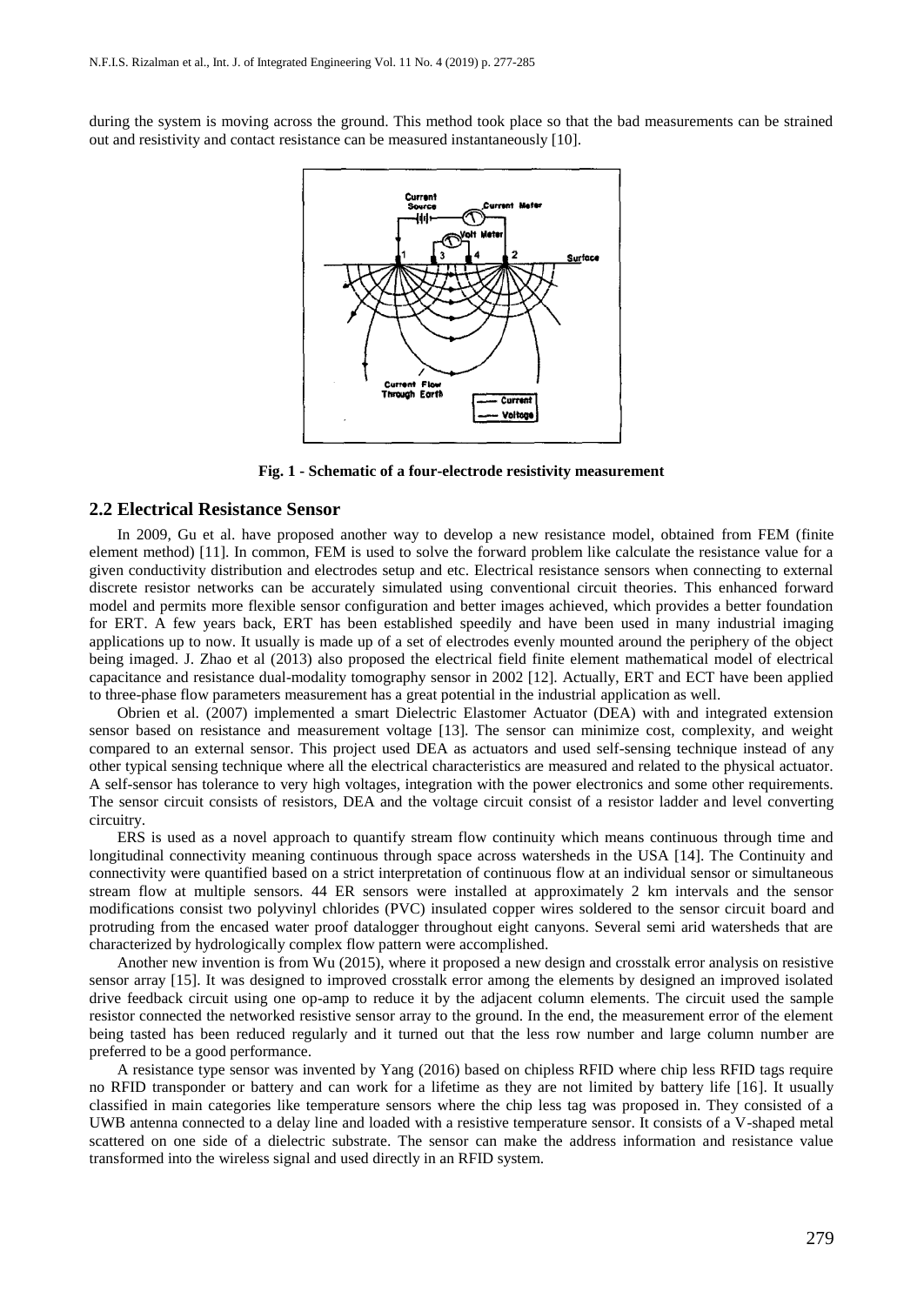The resistive sensor is the device for the measurement high power microwave pulse [17]. The performance of the resistive sensor based on a well-known electron heating phenomenon in a semiconductor where it is inserted between the thin metal diaphragm and wide wall of the waveguide. This is as a prototype of the sensing element of the resistive sensor. The performance of sensing element is based on electron heating effect of the semiconductor. As the electric fields of the high-power microwave pulse heat electrons in the sample, its resistance changes and by measuring the resistance change the power of the HPM pulse in the waveguide is determined.

#### **3. Methodology**

The block diagram of two electrodes data system for ERS is shown in Fig. 2 above. The excitation circuit can be generated from a sine wave function generator connected to the voltage controlled current source to the electrode plates of the electrical resistance sensor. Then, it is connected to the detector and amplifier circuit until it produced a voltage corresponding to the resistance values from the electrode plates. The output signal from the conditioning circuit is then passed to analog to digital converter using Arduino module to digitally record and display the results at Bluetooth Electronics Application.



**Fig. 2 - Block diagram of the system**

#### **3.1 Sensor Model**

For COMSOL software Simulation, 3D sensor models of two plate ERS sensor were made from the concept idea of monitoring soil water content using ERT [18]. As well as monitoring changes in soil moisture. Sensor usually contains a receiving (sensing) member, as well as one or more intermediate converters and the output of it are distinguished accordingly to the type of energy [19] which discussed here is electrical. The signal of the sine waves excitation signal of 8Vp-p and 50 KHz is generated to the electrodes. Both electrodes are pricked into the food material such as solid food and connected to the conditioning circuit and finally produce a voltage from the resistance values obtained. The design of the significant parameters of the sensor is shown in Table 1.

| Table 1. Parameter of the sensor |  |
|----------------------------------|--|
|                                  |  |

| <b>Parameter</b>                | Value  |
|---------------------------------|--------|
| Length of electrodes            | 5.0cm  |
| Width of electrodes             | 1.5cm  |
| Gap between adjacent electrodes | 0.8cm  |
| Electrodes material             | Copper |

#### **3.2 Bluetooth Electronic Application**

The Bluetooth Electronics Application was designed in the system as Graphical User Interface (GUI) as shown in Fig. 3. Bluetooth Electronics Application was being interfaced with Arduino Uno module to record the analog inputs and calculate the voltage output equivalent to the resistance between the electrodes. From the voltage, Bluetooth Electronics Application will display the output results obtained for both food and foreign materials at the same time displaying whether the food is in a good condition or bad. This application communicates using HC-05 Bluetooth module connected to Arduino Uno to the computer and connected via Bluetooth through a smartphone.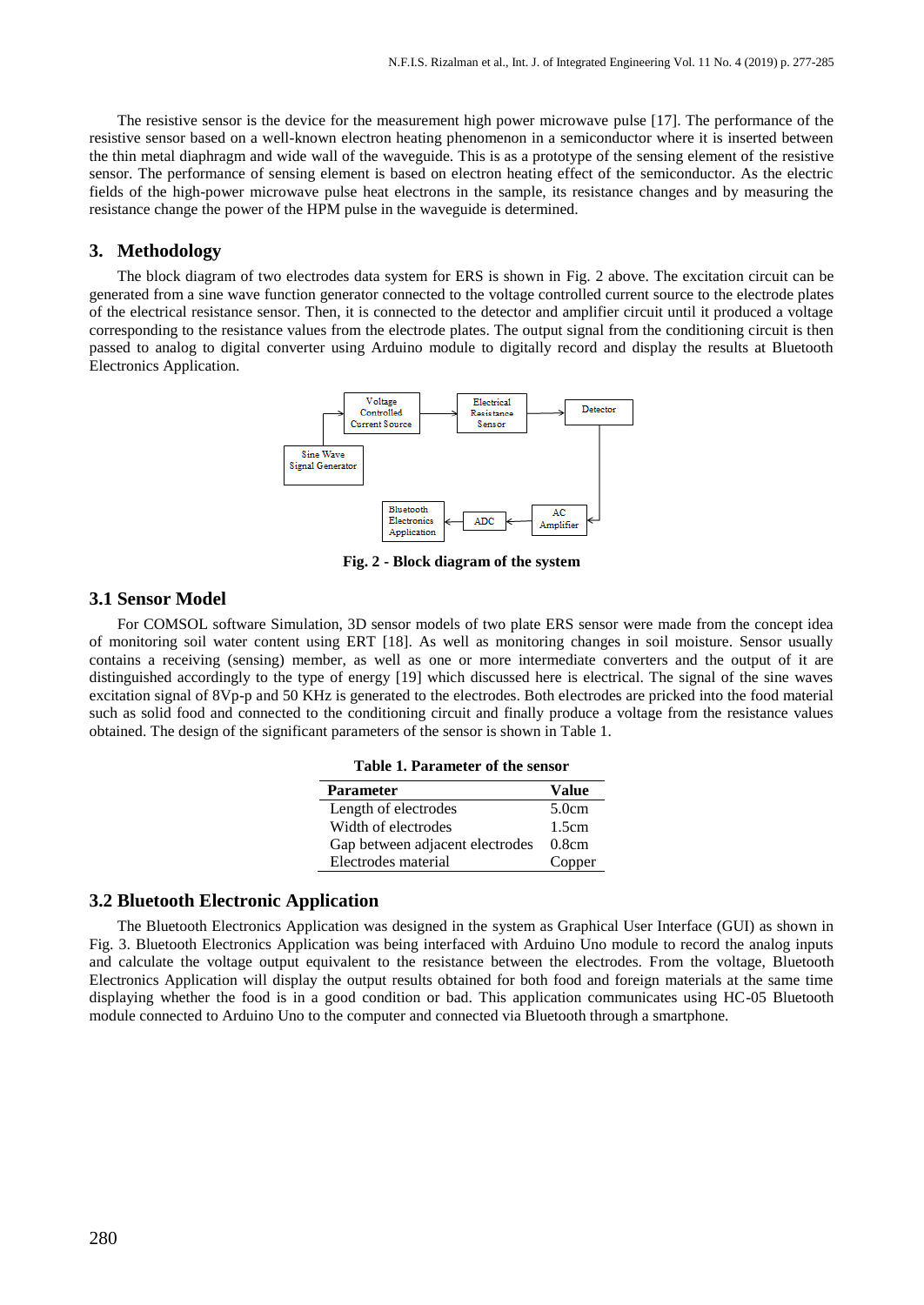

**Fig. 3 - Bluetooth Electronics Application interface**

## **3.3 Hardware Setup**

The experiment was carried out as shown in Fig. 4 This Electrical Resistance Sensor consists of Electrical Resistance Sensor, Excitation Circuit, Signal Conditioning Circuit, computer, and smartphone. The external of the signal wave generator and power supply are used in the system.

## **4. Results and Conclusion**

The simulation was carried out using Comsol Multiphysics software see the relationship between types of materials and the value of resistance. Then the distance between sensor and material also will vary from 10mm to 20mm. For the hardware part, the value is taken and the functionality of Bluetooth electronic application is verified.

### **4.1 Comsol Simulation**

Based on Table 2, it shows the simulation of Comsol Multiphysics resistance values of two electrodes when the terminal electrodes are excited to different types of material within the food and foreign materials such as meat, carbon, wood, zinc, iron, and silica.

| <b>Material</b>        | Resistance Value $(\Omega)$ |
|------------------------|-----------------------------|
| Aluminium foil         | 21.22                       |
| <b>Bread</b>           | 74.17                       |
| Plastic                | 52.44                       |
| Copper board           | 26.15                       |
| Rubber                 | 92.52                       |
| Paper                  | 83.19                       |
| Bread + Aluminium Foil | 39.12                       |

#### **Table 2. The relationship between resistance value and type of material**



**Fig. 5 - The electrical potential and electrical field for different types of material (a) Meat (b) Carbon (c) Wood (d) Zinc (e) Iron (f) Silica (g) Meat + Iron**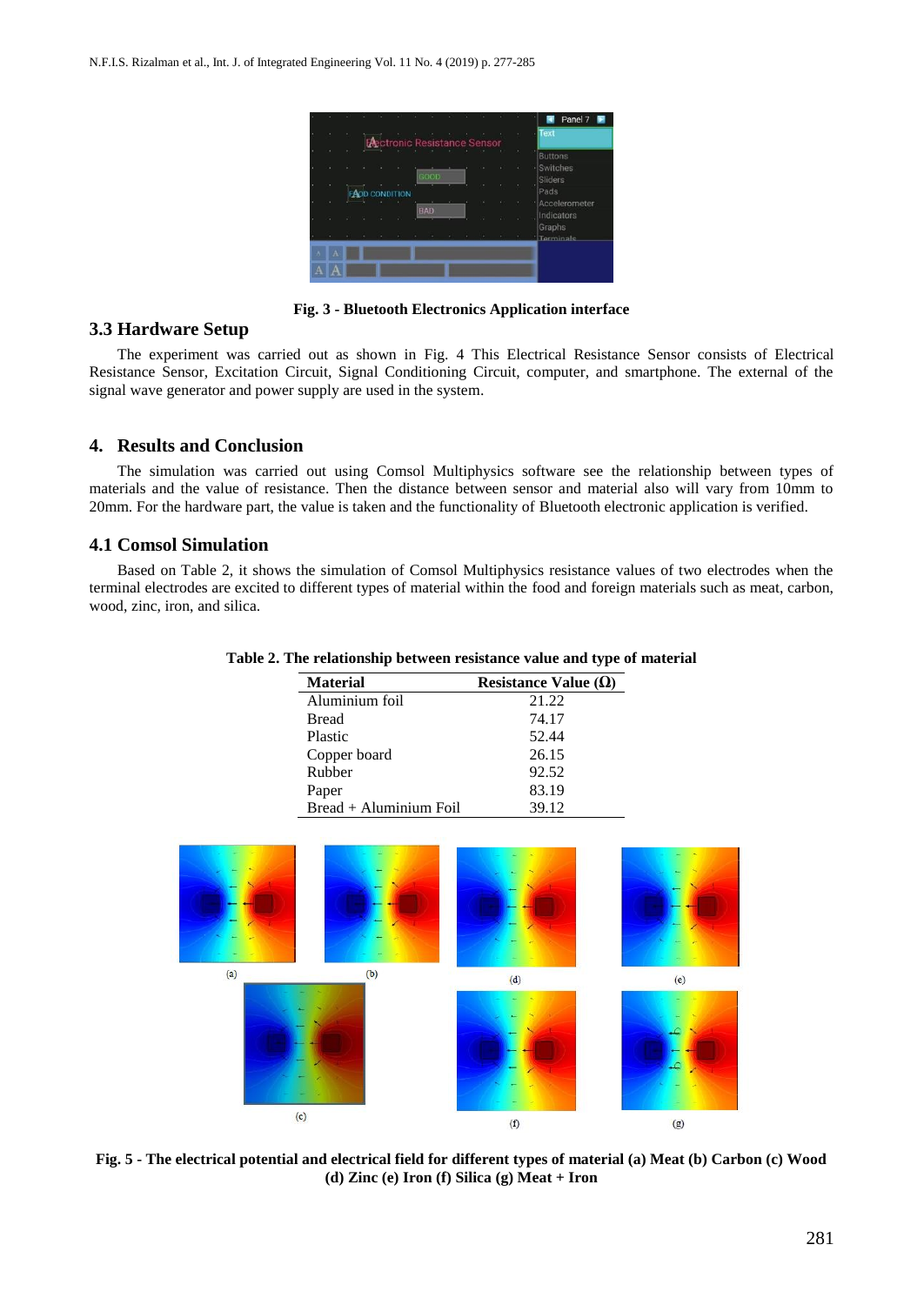As the results, non-conductive materials like food; meat in this case, wood and silica showed higher value to resistance compared to a conductive material such as carbon zinc and iron. Theoretically, the electrical resistivity is a fundamental property that quantifies how strongly a given material opposes the flow of electric current. A low resistivity indicates a material that readily allows the flow of electric current. This theory applies the same concept within this output from the simulation as conductive materials give a higher value of resistance compared to nonconductive materials.

| Length of electrode (mm) | <b>Material</b> | Resistance Value $(\Omega)$ |
|--------------------------|-----------------|-----------------------------|
| 0.10                     | Meat            | 106.34                      |
|                          | Carbon          | 15.81                       |
|                          | Wood            | 39.57                       |
|                          | Zinc            | 7.01                        |
|                          | Iron            | 12.32                       |
|                          | Silica          | 30.27                       |
|                          | Meat+Iron       | 106.34                      |
| 0.15                     | Meat            | 109.91                      |
|                          | Carbon          | 18.21                       |
|                          | Wood            | 45.79                       |
|                          | Zinc            | 8.11                        |
|                          | Iron            | 14.56                       |
|                          | Silica          | 36.38                       |

|  | Table 3. The relationship between resistance and length of electrodes |  |  |  |  |
|--|-----------------------------------------------------------------------|--|--|--|--|
|  |                                                                       |  |  |  |  |

From the results obtained in Table 3, it shows that higher electrode length, the higher the resistance value for each of the material tested. The resistance in electrode increases as the length of the electrode increases. The resistance of a long electrode is greater than the resistance of a short electrode because electrons collide with more ions as they pass through. The relationship between resistance and length of the electrode is proportional.

#### **4.2 Hardware Results**

Fig. 6 shows the hardware setup for measuring the value of resistance using LCR meter for different types of foreign material and food. The experiment was carried out when the excitation voltage of 8 Vpp and 50 KHz were injected to the electrode to measure the resistance between the two plates sensor.

As the results obtained in Table 4 and Fig. 7, there showed the different materials showed different resistance values. As mentioned in the simulation results, the hardware results also showed almost similar output but with different materials used. Rubber which is the most non-conductive that impede the free flow of electrons from atom to atom and molecule to molecule, had the highest value of among the others while aluminium foil has the lowest because it is a conductive material which permits electrons to flow freely from particle to particle.



(a) (b) (c) (d)





**Fig. 6 - Hardware setup between the materials and sensor (a) Aluminium foil (b) Bread (c) Plastic (d) Copper board (e) Rubber (f) Paper (g) Bread + Aluminium foil**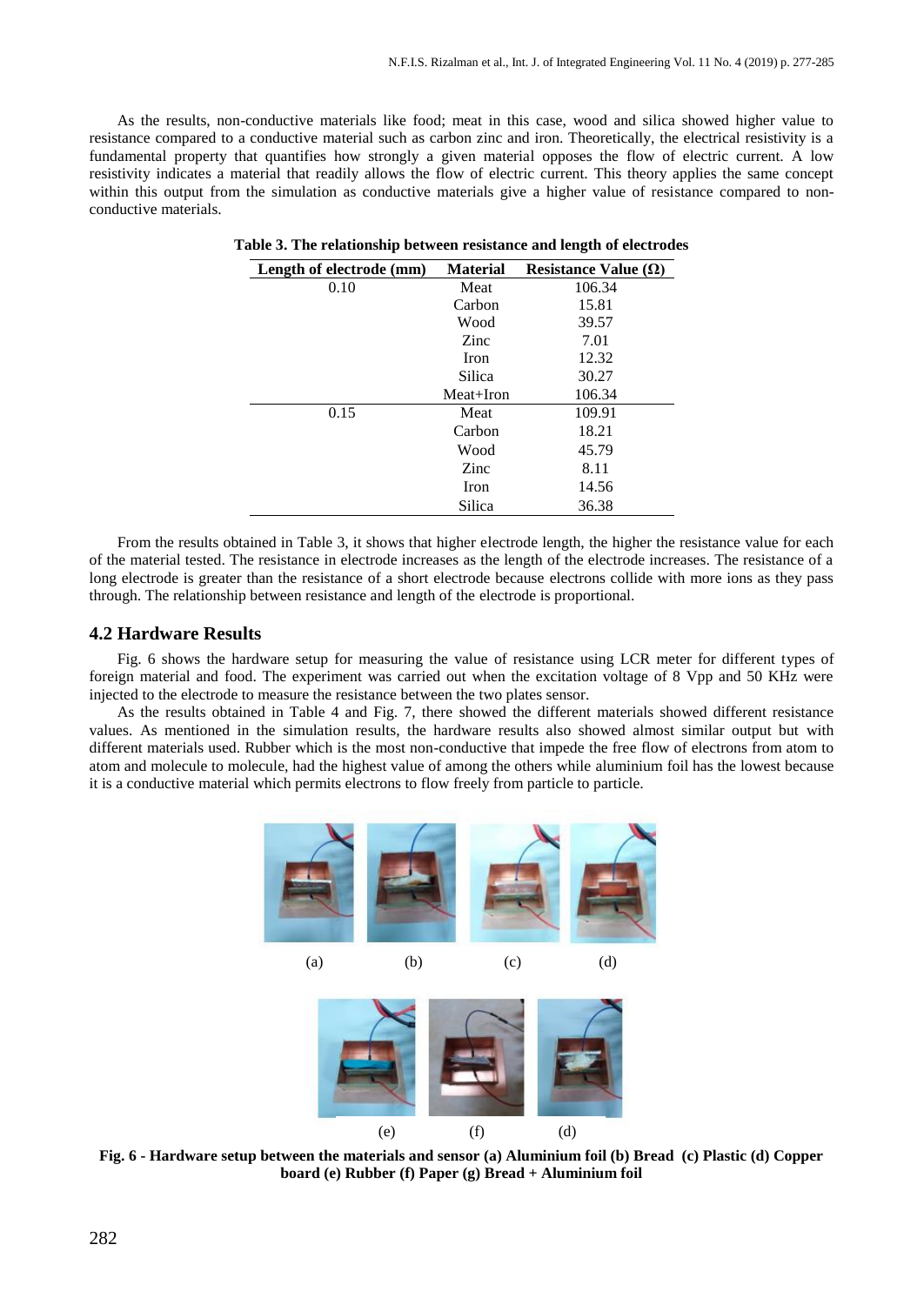| Material                 | Resistance Value $(\Omega)$ |
|--------------------------|-----------------------------|
| Aluminium foil           | 21.22                       |
| <b>Bread</b>             | 74.17                       |
| Plastic                  | 52.44                       |
| Copper board             | 26.15                       |
| Rubber                   | 92.52                       |
| Paper                    | 83.19                       |
| $Bread + Aluminium Foil$ | 39.12                       |

**Table 4. The relationship between food and foreign material and resistance value**



**Fig. 7 - Food and foreign materials with resistance value**

## **4.3 Bluetooth Electronic Application**

Fig. 8 shows the Bluetooth Electronics Application was being used as a graphical user interface to display the condition of food and foreign material resulted from the data acquisition system. The output voltage displaying in the Bluetooth Electronics Application which is corresponding to the resistance value between two plates of ERS is compared with references value for certain particular material. If the material contains only food, the apps will show 'GOOD' but if the material contains foreign material, it will show 'BAD' based on the food condition. So, Bluetooth Electronics Application results depend on what kind of material was being tested; whether food or foreign material.



**Fig. 8 - Bluetooth Electronics Application main screen**

## **5. Conclusion**

As a conclusion, ERS was introduced in this project to detect and distinguish between food and foreign material. From the Comsol simulation study, the performance of an electrical resistance sensor is examined through the length of two electrodes. Different material tested gave effect to the potential and electrical field of material distribution caused the changed of resistance measured between a pair of electrodes. For the development of ERS system, the experiment was carried out based on an AC charge detector circuit connected to Arduino and Bluetooth Electronics using the HC-05 module. For the hardware implementation, the project only focused on detection of material within the ERS. The resistance between two plates of electrodes was being measured to analyze the resistance value and displayed via Bluetooth through apps.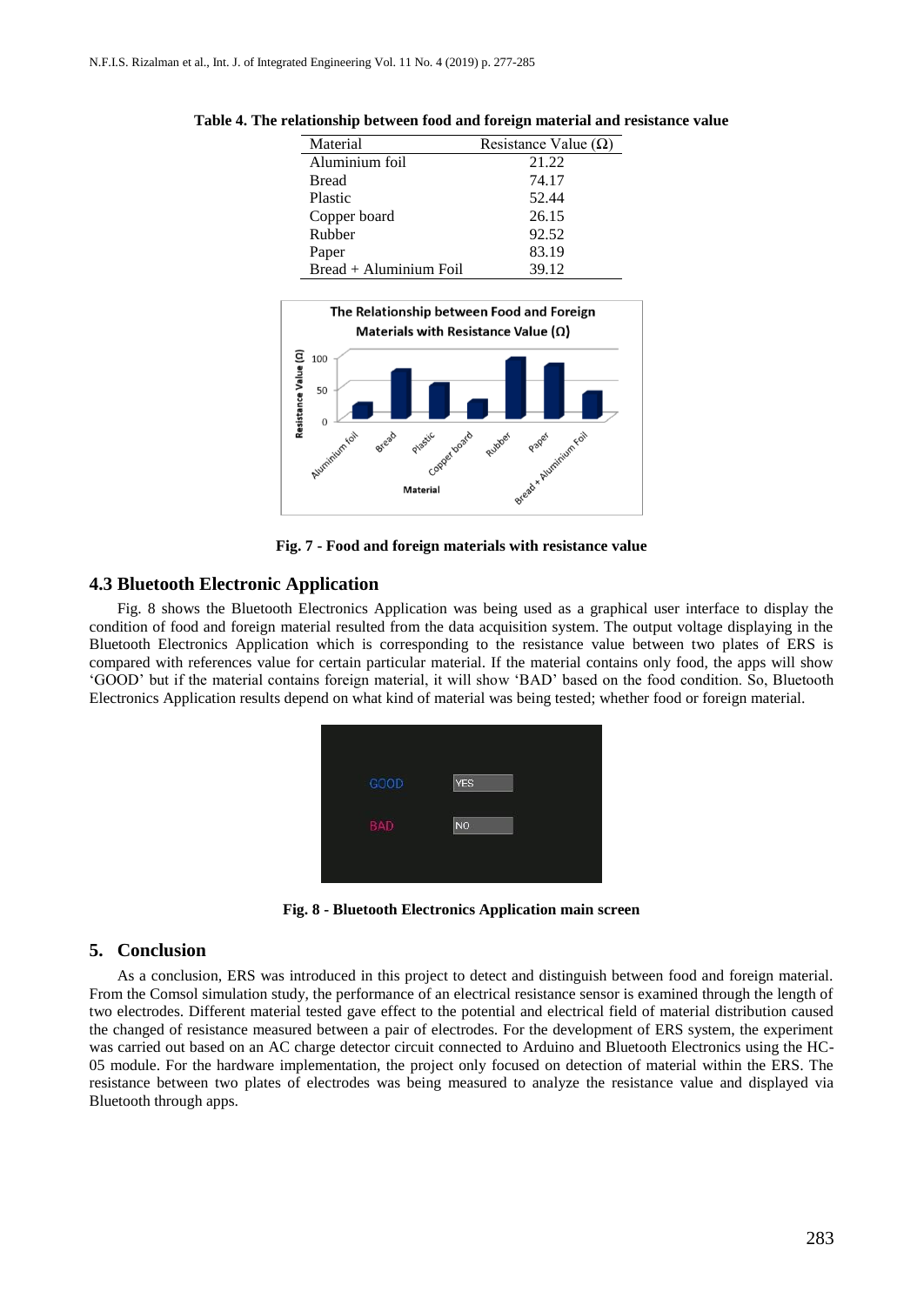## **6. Future Work**

To date, the application of using resistance concept to detect foreign material in food has still not yet been comprehensively investigated. Thus, due this project is still in the initial stage, there are still significant for improvement on the system in order to apply it in an industrial area in the future. The suggestion and recommendation for future works are mentioned below:

- a) Development electrical resistance sensor (ERS) in close area to reduce the noise of fringe effect from the environment surrounding to get accurate the resistance measurement between a pair of electrodes.
- b) Using a well develop main body sensor of ERS that can measure a different type of food whether in the solid or liquid state.
- c) Using a coaxial cable for an electrical resistance sensor connector to reduce the noise when resistance measuring unit is measured.
- d) Development single module of PCB circuit to simplify the hardware.
- e) Upgrade the system of ERS to a smaller and compact size so that it is portable and mobile and easy to use either for industry or for home appliances

## **ACKNOWLEDGEMENTS**

Authors are grateful to the financial support by Research Grant of the Ministry of Higher Education (RAGS Grant: RAGS/1/2015/TK0/FTK/03/B00117) and Universiti Teknikal Malaysia Melaka. Thanks to the staff and members of UTeM who give assistance and commitment to me and guide me in various perspective throughout the project. Special thanks must be given to my friends for ideas and comment regarding to my project.

## **References**

- [1] Rosenberg, P. Basic electronics. *Wiley Publishing*, (2005), pp.18-23.
- [2] Du, W. Y. Resistive, capacitive, inductive and magnetic sensor technologies. *Taylor & Francis Group,* (2015), pp. 25-57.
- [3] Aw, S. R., Rahim, R. A., Rahiman, M. H. F., Yunus, F.R.M., and Goh, C. L. Electrical resistance tomography: A review of the application of conducting vessel walls. *Elsevier B.V, Powder Technology*, Volume 254, (2014), pp. 256–264.
- [4] Saad, R., Nawawi, M.N.M. and Mohamad, E. T. Groudwater detection in Alluvium using 2-D electrical resistivity tomography." *Electronic Journal of Geotechnical Engineering*, Volume 17, (2012).
- [5] York, T. Status of electrical tomography in industrial applications. *Journal of Electronic Imaging*, Volume 10, No. 3, (2001), pp.608-619.
- [6] Wilkinson, A.J., Randall, E.W., Cilliers, J.J., Durrett, D.R., Naidoo, T. and Long, T., A 1000-measurement frames/second ERT data capture system with realtime visualization. *IEEE Sensors Journal*, Volume 5, No. 2, (2005), pp.300-307.
- [7] Deng, X., Chen, Y., Yan, Z. and Wei, Z. AC impedance model of array electrodes in multisensor fusion system for two-phase flow measurement. *IEEE Transactions on Instrumentation and Measurement*, Volume 59, No. 6, (2010), pp.1722-1726.
- [8] Li, J., Guan, Y., Jing, X., Zhao, C. and Jin, Y. A circuit design of natural logarithmic resistance/period conversion in semiconductor resistance sensors. In *Circuits, Communications and System (PACCS), 2010 Second Pacific Asia Conference on, IEEE*, Volume 1, (2010), pp. 370-373.
- [9] Wang, B., Hu, Y., Ji, H., Huang, Z. and Li, H. A novel electrical resistance tomography system based on C4D Technique." *IEEE Transactions on Instrumentation and Measurement*, Volume 62, No. 5, (2013), pp.1017-1024.
- [10] Christy, C.D. and Dyer, S.A. Non-stationary electrical resistivity sensor with contact resistance measurement. in *Sensors for Industry Conference, 2002. 2nd ISA/IEEE*, (2012), pp. 197-201.
- [11]Li, J., Guan, Y., Jing, X., Zhao, C. and Jin, Y., A circuit design of natural logarithmic resistance/period conversion in semiconductor resistance sensors." In *Circuits, Communications and System (PACCS), 2010 Second Pacific Asia Conference on, IEEE,* Volume 1, (2010), pp. 370-373).
- [12]Zhao, J.C., Fu, W.L., Lei, J.J., Qiu, B. and Li, X.Y. Electrical characteristic analysis of electrical capacitance and resistance dual-modality tomography sensor based on metal-wall. In *Applied Mechanics and Materials*, *Trans Tech Publications*. Volume 241, (2013), pp. 10601063.
- [13]O"Brien, B., Thode, J., Anderson, I., Calius, E., Haemmerle, E., and Xie, S. Integrated extension sensor based on resistance and voltage measurement for a dielectric elastomer. *Proc. SPIE 6524, Electroactive Polymer Actuators and Devices (EAPAD),* Volume 6524, (2007), pp. 652415.
- [14]Jaeger, K.L. and Olden, J.D. Electrical resistance sensor arrays as a means to quantify longitudinal connectivity of rivers. *River Research and Applications,* Volume 28, No. 10, (2012), pp.1843-185.